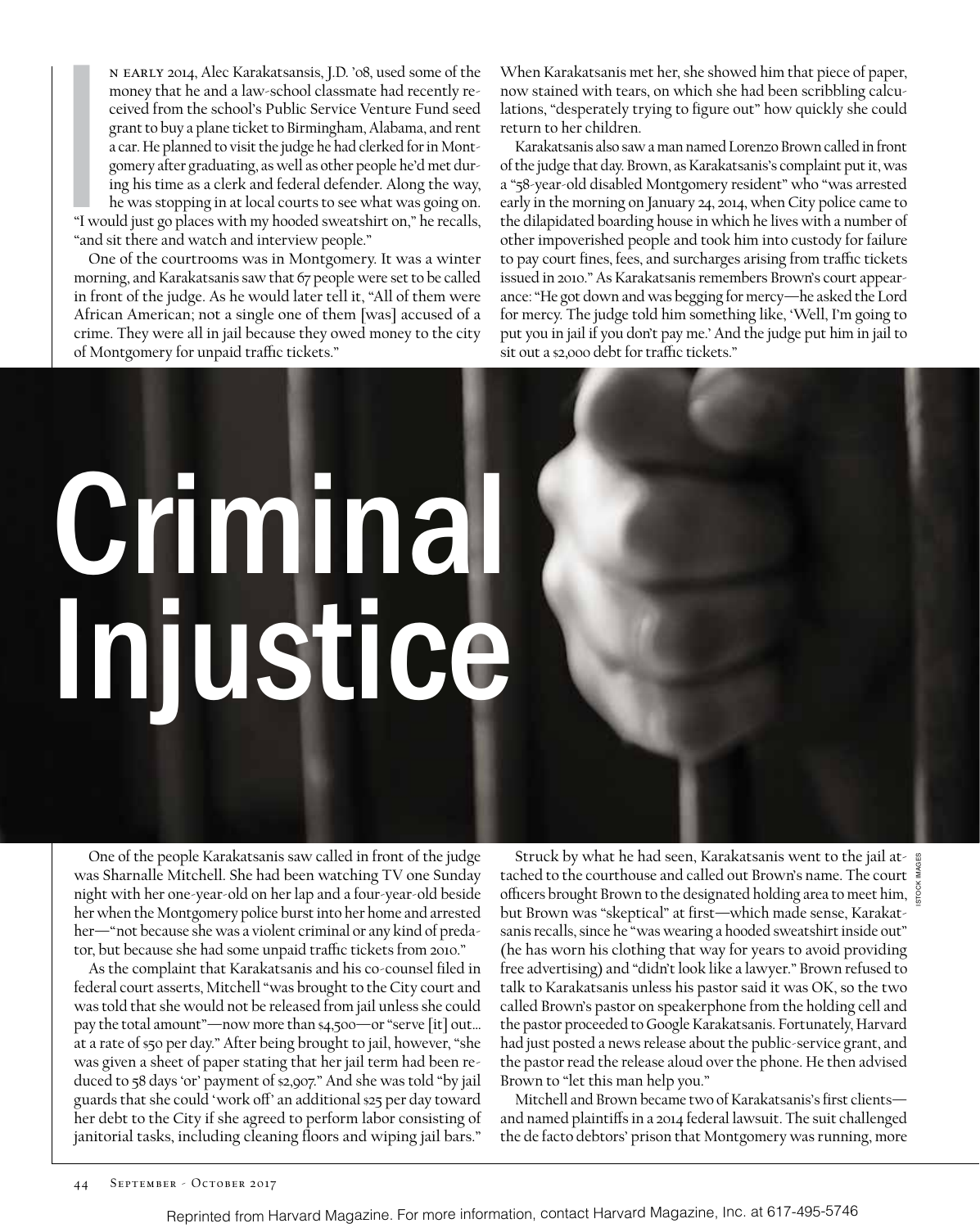than 30 years after the Supreme Court had made clear, in *Bearden v. Georgia* (1983), that "if the State determines a fine or restitution to be the appropriate and adequate penalty for the crime, it may not thereafter imprison a person solely because he lacked the resources to pay it."

Within weeks, the city had released everyone in Mitchell and Brown's situation. In fact, they did so right after the judge in the case had summoned Montgomery city leaders to try to justify the system: rather than try to defend it, they just decided to let everyone go. Karakatsanis emphasizes the absurdity of imprisoning them in the first place: "There was no good reason those people were in jail—such that the government could just release them all on one day. They were all there just because they couldn't afford a few hundred dollars."

Karakatsanis collaborated with the Southern Poverty Law Center (SPLC), which had filed individual cases on behalf of two debtors

one de Beauvoir under senior lecturer Boris Kapustin—caused him to start "questioning what I'd been told about our society." (That study, he remembers, juxtaposed strikingly with watching classmates "go to work for corporate investment banks and consulting firms and things like that.") Though he entered Harvard Law School (HLS) in 2005 hoping to tackle school desegregation and education policy, volunteer work with the student-practice organization Harvard Defenders as a first-year student reshaped his trajectory, exposing him to how the legal system often treats people accused of crimes—and "how difficult it was for people without resources to get any kind of help." "I couldn't really believe how the process was functioning," he recalls. The more cases he took through Defenders, the more he read about the system, and the more he saw of it as a third-year student providing legal defense to indigent clients through HLS's Criminal Justice Institute clinic, the more astonished he was.



jailed under the same scheme, on negotiating a settlement with the city. "[H]e was a passionate, effective advocate," writes Sara Zampierin, J.D. '11, an SPLC staff attorney who worked with him on the effort, by email. "He was able to focus on the details of how the settlement would impact each person that owed money to the court while never losing sight of the larger goals for reform."

"Within months," Karakatsanis recalls, "we had designed a whole new municipal court system to prevent this from ever happening again." The 16 named plaintiffs also settled their individual claims for undisclosed sums.

#### AGAINST "HUMAN CAGING"

ARAKATSANIS GREW UP in a well-to-do neighborhood in<br>Pittsburgh, the son of a lawyer and a chemist at a large phar-<br>maceutical company. At Yale, study in philosophy—particu-<br>larly reading critical social theory like Frantz arakatsanis grew up in a well-to-do neighborhood in Pittsburgh, the son of a lawyer and a chemist at a large pharmaceutical company. At Yale, study in philosophy—particu-

In October 2016, accepting at an award at the University of Pittsburgh in front of family members and many of his elementary- and high-school teachers, Karakatsanis discussed the importance of understanding his cases in a broader context. He began by noting, "[T]his country is putting human beings in cages at rates that are unprecedented in the recorded history of the modern world." The current rate of incarceration, he explained, is "about five times the historical average from the time this country was founded until about 1980" and "five to 10 times the incarceration rate of other comparably wealthy countries."

And this "human caging," he continued, is not random: "We're doing it to human beings and bodies that belong to particular groups. We're doing it at astronomical rates to people of color and impoverished communities. We are putting black people in cages at rates six times that of South Africa at the height of apartheid."

Karakatsanis was being honored for his work at both Civil Rights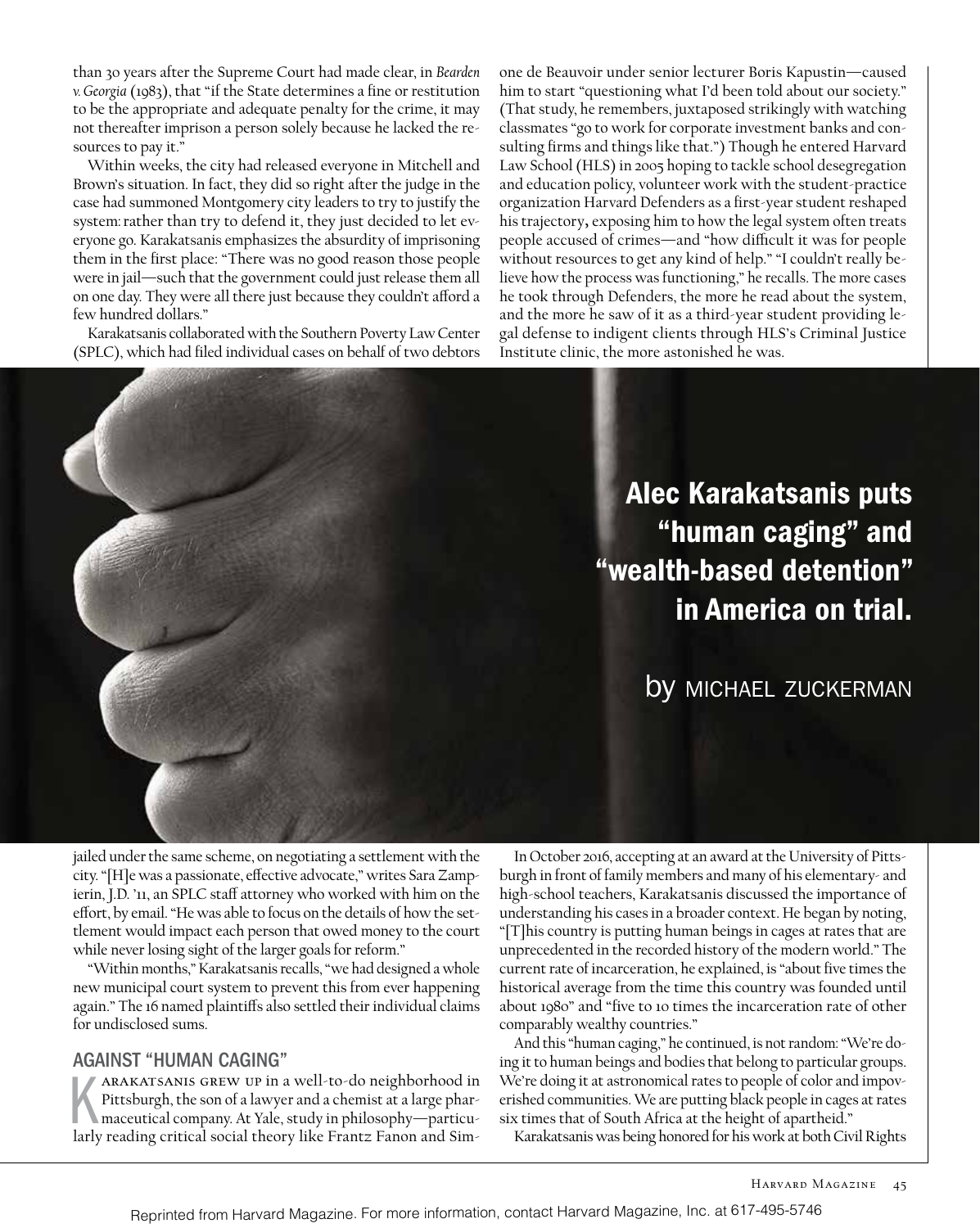Corps (CRC), a legal nonprofit that he founded in 2016, and Equal Justice Under Law (EJUL), a legal nonprofit that he co-founded with law-school friend Phil Telfeyan J.D. '08 in early 2014. (He had left EJUL the month before to found CRC; Telfeyan still runs EJUL.) With his small band of colleagues— CRC just hired its tenth staff member—Karakatsanis, now 33, has swashbuckled around the country, partnering with local legal nonprofits and community groups to file lawsuits

"That kind of aggressive selfconfidence has catapulted Alec into being a leader in the criminal-justice reform movement."

challenging egregious forms of such "human caging" across the balkanized constellation of local authorities in which the vast majority of American criminal procedure plays out each day.

Though he had clerked in Alabama, served as a federal public defender there, and practiced as a lawyer with the District of Columbia's storied Public Defender Service (PDS), co-founding EJUL was Karakatsanis's first foray into tackling what he calls "the American criminal system" more broadly. (He's observed that "if you say things like 'the criminal justice system,' people might get the sense that you're talking about a system that does justice.")

For a year and a half after he and Telfeyan founded EJUL in early 2014 with their seed grant, the two of them worked out of their Washington, D.C., apartments. Karakatsanis often used his bed and a small standing desk next to it as his workspace. Juliana Ratner, J.D. '17, who first met Karakatsanis when they worked together at PDS, recalls that she "used to joke to him: 'Do these cities that you're suing know that it's one man in a bed?'"

Their challenges to date have focused on the jailing of poor people for failing to pay municipal fines and fees, and the jailing of poor criminal defendants who cannot afford to pay the bail amounts that would allow them to be released from jail before trial. In challenging



these two forms of what CRC and other groups have termed "wealthbased detention," Karakatsanis and his colleagues have launched two frontal assaults at a broader system of criminal punishment that keeps 2.3 million people locked away from the rest of society. It may sound amazing to attack something so Goliath-like with the organizational equivalent of sticks and stones. But so far, at least, they are winning.

#### SUING FERGUSON, MISSOURI

FROM THAT FIRST SUIT in Alabama, Karakatsanis has barn-<br>stormed the country, bringing 12 class-action lawsuits in 12 cit-<br>ies in the first 10 months of 2015 alone—a staggering caseload.<br>"They're this very small team, and t rom that first suit in Alabama, Karakatsanis has barnstormed the country, bringing 12 class-action lawsuits in 12 cities in the first 10 months of 2015 alone—a staggering caseload. beat of new cases they've filed—in small jurisdictions, and now in some really big jurisdictions," says Larry Schwartztol, who met and worked with Karakatsanis while serving as executive director of the HLS criminal-justice policy program from June 2015 through May 2017.

Alexa Shabecoff, HLS's assistant dean for public service and director of its office of public-interest advising, recalls being worried about Karakatsanis's brashness when he and Telfeyan first applied for the school's seed funding. "But," she reflects, "it turns out that kind of aggressive self-confidence allowed them to fearlessly file multiple federal civil-rights cases in a short amount of time and has catapulted Alec into being a leader in the criminal-justice reform movement."

After reading about municipal-court practices in St. Louis County in the wake of the protests following the death of unarmed black teenager Michael Brown, for example, Karakatsanis connected with a local legal nonprofit, ArchCity Defenders, which had already been fighting those practices. He and executive director Thomas B. Harvey became friends (Karakatsanis stayed at Harvey's house while working on the case) as they investigated and eventually worked together to bring several federal lawsuits against municipalities.

"I drove him around to a couple different courts and a couple different areas in St. Louis that I thought would be ripe for some investigation," Harvey recalls, "and he spent days if not weeks going and meeting people in their community, in their house, spending all day listening to people's stories, watching court, really just diving into it."

"In the legal profession, unfortunately, that is very atypical," Harvey notes. "We knew right away that he was the right person to partner with."

One story that sticks out in Karakatsanis's mind comes from one of a number of house meetings in Ferguson that he helped convene. A woman had been sitting with her children, talking about how she had struggled with schizophrenia and had amassed a number of outstanding warrants for unpaid traffic tickets. "Every time she left the house," he says, "she was worried about being pulled over. And Ferguson averaged 3.6 arrest warrants per household before we sued

**Alec Karakatsanis in Montgomery, Alabama, with plaintiffs Lorenzo Brown, Sharnalle Mitchell, and Tito Williams after winning an injunction to stop the city from collecting court fines.** 

them—most of them for unpaid debt….And it wasn't just a Ferguson problem, it was the whole St. Louis County region—so she had outstanding tickets in neighboring towns."

Every time the woman was arrested, Karakatsanis recalls, "she'd spend a few days in Ferguson, and they'd try to get money out of her; she couldn't pay a couple hundred bucks bail, so after three days they'd send her to another town. And she couldn't pay there,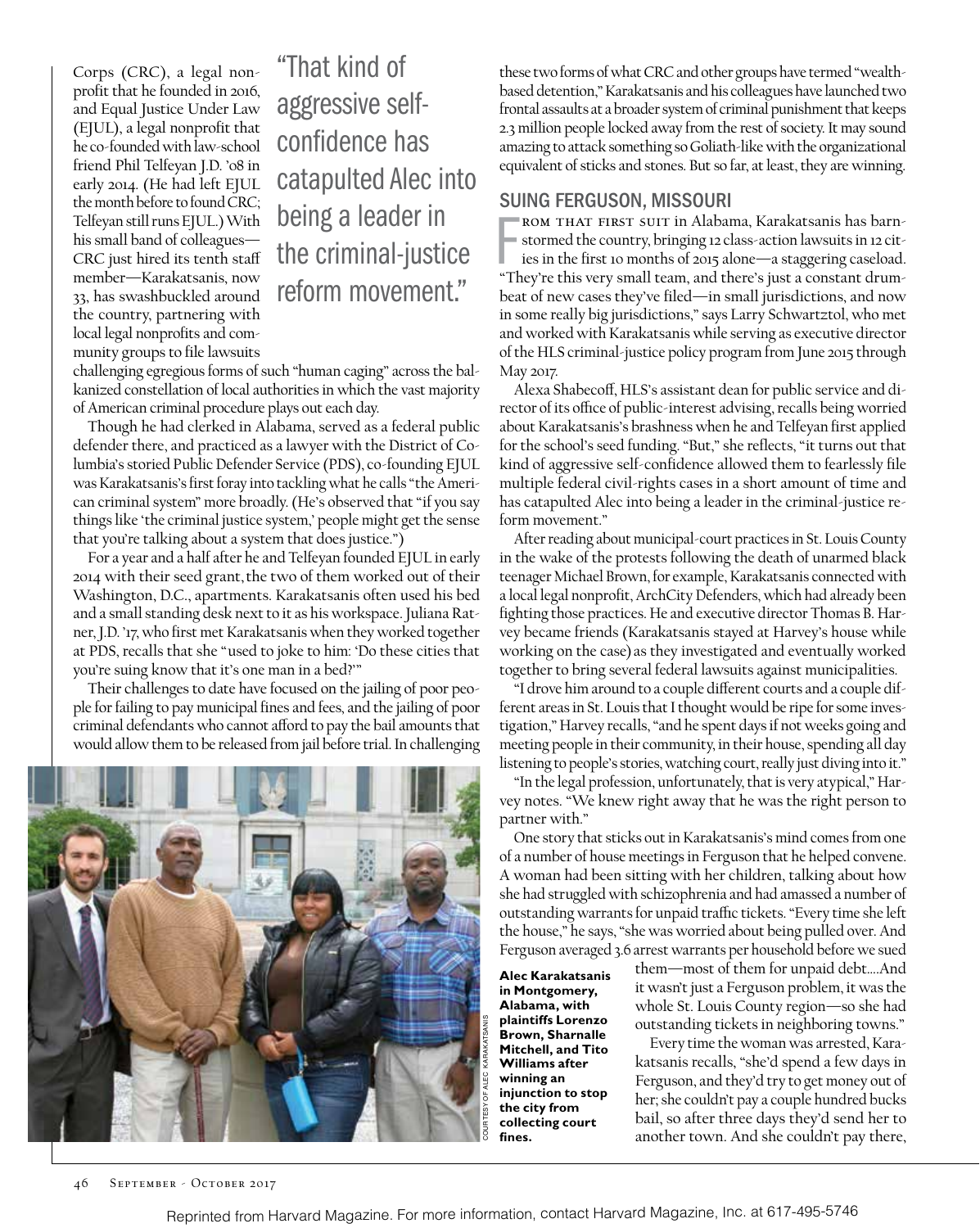**Karakatsanis at the Orleans Parish Criminal Courthouse, in New Orleans, where he is litigating against the money-bail system: "I love that the courthouse has inscribed, 'The impartial administration of justice is the foundation of liberty.'"**

so they'd send her to another town. At the third or fourth jail," he remembers her saying, "'I wasn't getting my meds, and I just didn't see a way out. And I love my children so much, but that's when I tried to strangle myself with my bra.'"

Karakatsanis and Harvey, working with the St. Louis University School of Law Legal Clinics, sued both Ferguson and the nearby city of Jennings. As the opening paragraph of their Jennings complaint alleged: "In each case, the City imprisoned a human being solely because the person could not afford to make a monetary payment." Ultimately, the city of Jennings agreed to overhaul its practices and pay \$4.75 million in compensation to people it imprisoned and attorneys' fees—likely the largest settlement ever in a debtors'-prison case. Their litigation against Ferguson continues.

#### FROM FINES AND FEES TO BAIL AND JAIL

THE ALABAMA AND Missouri cases are emblematic of Karakatsanis's work to confront the jailing of people too poor to pay fines or fees assessed against them in municipal courts. But that is just one way in which poor America he Alabama and Missouri cases are emblematic of Karakatsanis's work to confront the jailing of people too poor to pay fines or fees assessed against them in municipal courts. But that behind bars for being unable to pay a certain price for their freedom.

As he was litigating the debtors'-prison cases, Karakatsanis recalls thinking that "the basic legal principle that we're vindicating in these debtors'-prison cases, that no human being should be kept in a cage because she can't make a payment, applies with equal if not *greater* force prior to trial"—when all people are still presumed innocent. To apply that basic legal principle fully and faithfully would strike at the "the entire foundation of the American moneybail system" as currently practiced.

To appreciate the power of Karakatsanis's challenge, it's important to understand how money bail is generally used in criminal adjudication. "In any state court system in America," as Judge Truman Morrison, a senior judge in Washington, D.C., explains it, "if any one of your readers is arrested tonight, it will be determined whether they go home until their trial on the basis of how much money they have." That's because, while judges *can* hold someone in jail prior to trial on the ground that the person is a danger to the community, doing so triggers extra procedural hurdles. Instead of dealing with those hurdles, Judge Morrison says, "What happens almost everywhere is that a judge who is frightened about the prospect of releasing this person imposes a money bond."

*Photographs from the forthcoming documentary* The Justice Project, *Cakebox Productions LLC, www.thejusticeprojectmovies.org*

Reprinted from Harvard Magazine. For more information, contact Harvard Magazine, Inc. at 617-495-5746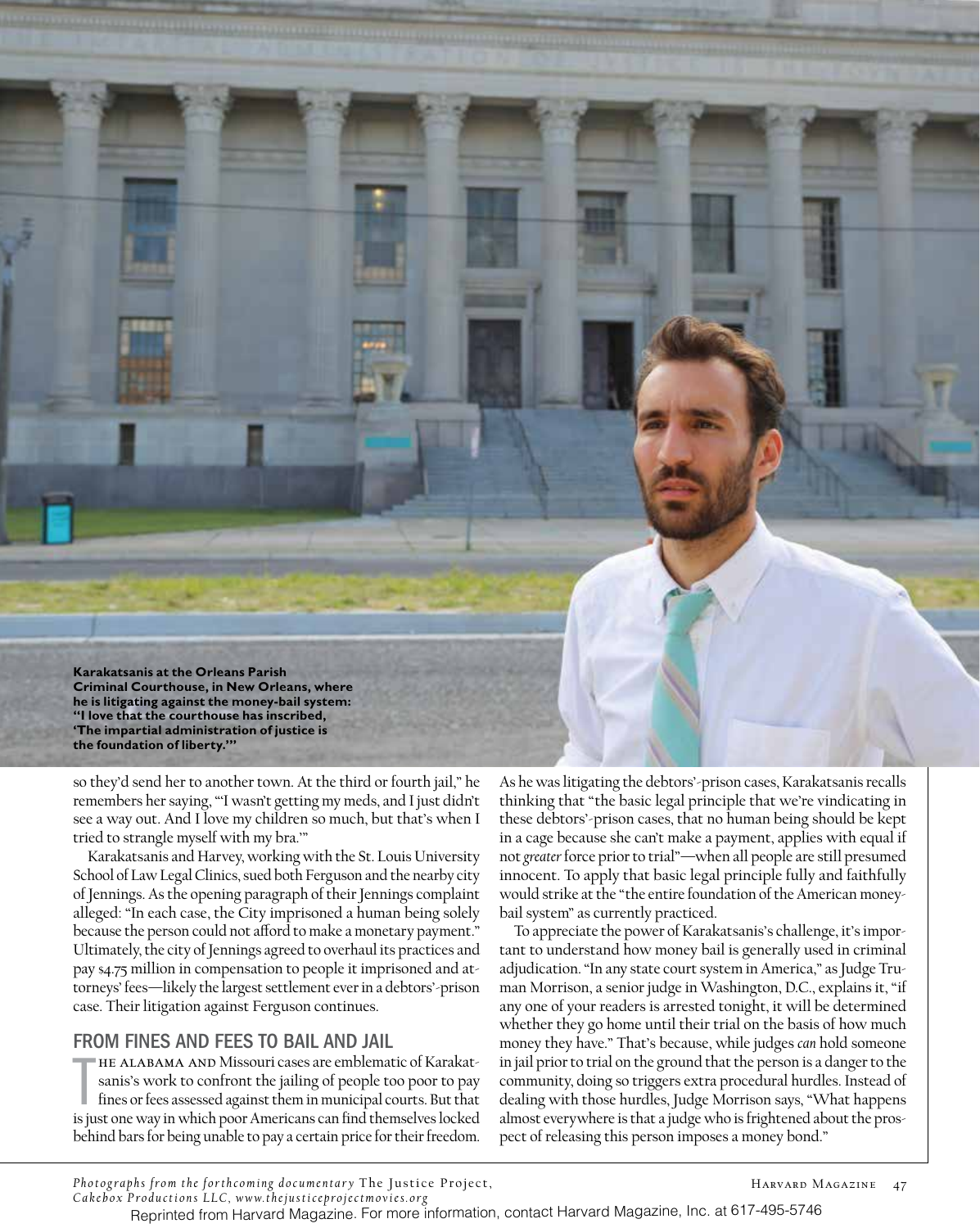

The process, he points out, is not transparent: "They don't say, 'I think you're frightening to me and we can't afford to release you.'" Instead, the judge effectively says, "I'm going to set your money bond so high that you can't actually make it—that's what judges are doing every day in courtrooms across America."

"Any fourth-grader can understand," Judge Morrison continues, that a person doesn't become "less risky or dangerous" just because he's "left his money at the clerk's office." But not everyone has the money to deposit at the clerk's office in the first place—so it's the poor who end up languishing.

The scope and consequences of this system of pretrial detention are huge. As Chiraag Bains, J.D. '08, a visiting senior fellow at HLS's criminal-justice policy program, notes, "There are 450,000 people in our nation's jails today pretrial," and "the vast majority of them are there not because they pose a flight risk or a danger to society, but simply because they can't afford to post a monetary bond."

"These people are legally innocent, and yet they are deprived of their liberty and subjected to often deplorable conditions," Bains continues—which in turn makes them "more likely to plead guilty, to be convicted at trial, to be sentenced to prison time, and to be given longer sentences" (alongside other socioeconomic harms such as lost wages and difficulty in finding or keeping housing). "And all of these metrics," he adds, "impact racial minorities more severely."

Fred Smith Jr. '04, an assistant professor at Berkeley Law School, writes in an email that he will "never forget when, just a few years ago, Alec tilted his head, looked at me and said, 'I think the way money bail operates in the United States is unconstitutional.'" Smith, who now sits on CRC's board, recalls that the argument "was as persuasive as it was ambitious and creative. And just look at what has happened since. The United States Department of Justice [DO]] and federal courts across the country agree."

In referencing the DOJ, Smith is alluding to the department's decision in February 2015 (under different leadership than today's) to file a "statement of interest" in the suit that Karakatsanis brought against Clanton, Alabama, for "jailing some of its poorest people because they…cannot afford to pay the amount of money generically set by" the city's bail schedule. He was also referring to the DOJ's later decision to file an amicus brief in a similar suit that he and the Southern Center for Human Rights brought against Calhoun, Georgia.

Bains explains that DOJ chooses to file those documents with

**Meeting with client Yolanda Carney outside her home in Murfreesboro, Tennessee**

a court without taking "a position on the facts alleged or the ultimate merits of the cases." Rather, the filings "lay out our view of the correct constitutional framework and the

proper way to analyze the plaintiffs' claims." As Bains, who worked on the filings while serving as senior counsel to the assistant attorney general for DOJ's civil-rights division, noted in an email, "We said that any bail system that results in jailing people because of their poverty—without consideration of their ability to pay or alternatives to incarceration—violates the Constitution."

Though Karakatsanis started small in attacking bail, he has since become more ambitious. In May 2016, Civil Rights Corps and lawyers from the Texas Fair Defense Project and the firm Susman Godfrey filed a federal suit against Harris County, Texas. Its jail, per their complaint, is "the largest jail in Texas and the third largest jail in the

United States" and "books on average 120,000 individuals per year" —77 percent of whom are "kept in jail cells prior to trial, despite the presumption of innocence, because they cannot afford to pay money bail." The *Houston Chronicle* reported that in the five years prior to the lawsuit, 55 people, all presumed innocent, had died there while awaiting their trials.

After considering what she described as "an extensive record consisting of hundreds of exhibits, thousands of hearing recordings, and eight days of arguments and briefing," Chief Judge Lee Rosenthal, a federal judge for the Southern District of Texas who was appointed by President George H.W. Bush, issued an historic ruling on April 28, 2017, that granted the legal team's motion for a preliminary injunction. That means that Harris County cannot continue to jail misdemeanor defendants (the suit did not apply to defendants charged with felonies) without considering their ability to pay during the time it takes Karakatsanis, the county, and the courts to reach a final legal resolution. In other words, the case was strong enough, and the harm of allowing the current practices to continue serious enough, that Harris County had to stop right away—even while the litigation proceeds.

How long the case itself will go on is unclear. On June 7, U.S. Supreme Court Justice Clarence Thomas denied the county's motion to suspend Chief Judge Rosenthal's order, and the *Chronicle*reported the next day that the county had begun releasing scores of people charged with misdemeanors—including Andre Medina, a 17-yearold high-school senior jailed after being arrested for trespassing. (As of June 13, the *Chronicle*reported, more than 600 such people had been released.) But the county, which has hired prominent D.C.-based appellate lawyer Charles J. Cooper to help with its appeals, may well fight on. (As of July 3, 2017, the *Chronicle* reported, the county had spent nearly \$3.5 million to defend the case.)

No matter how the case develops, observers praise Karakatsanis's role in helping galvanize a movement to confront the way money bail operates today. "It's pretty likely that some version of these questions will end up in the Supreme Court in the coming years," notes Schwartztol, the former director of HLS's criminal-justice policy program.

"It's very hard for me to talk about Alec's role without sounding like I'm exaggerating its importance," adds Judge Morrison. "I've been [working on bail issues] for eight to 10 years…it's absolutely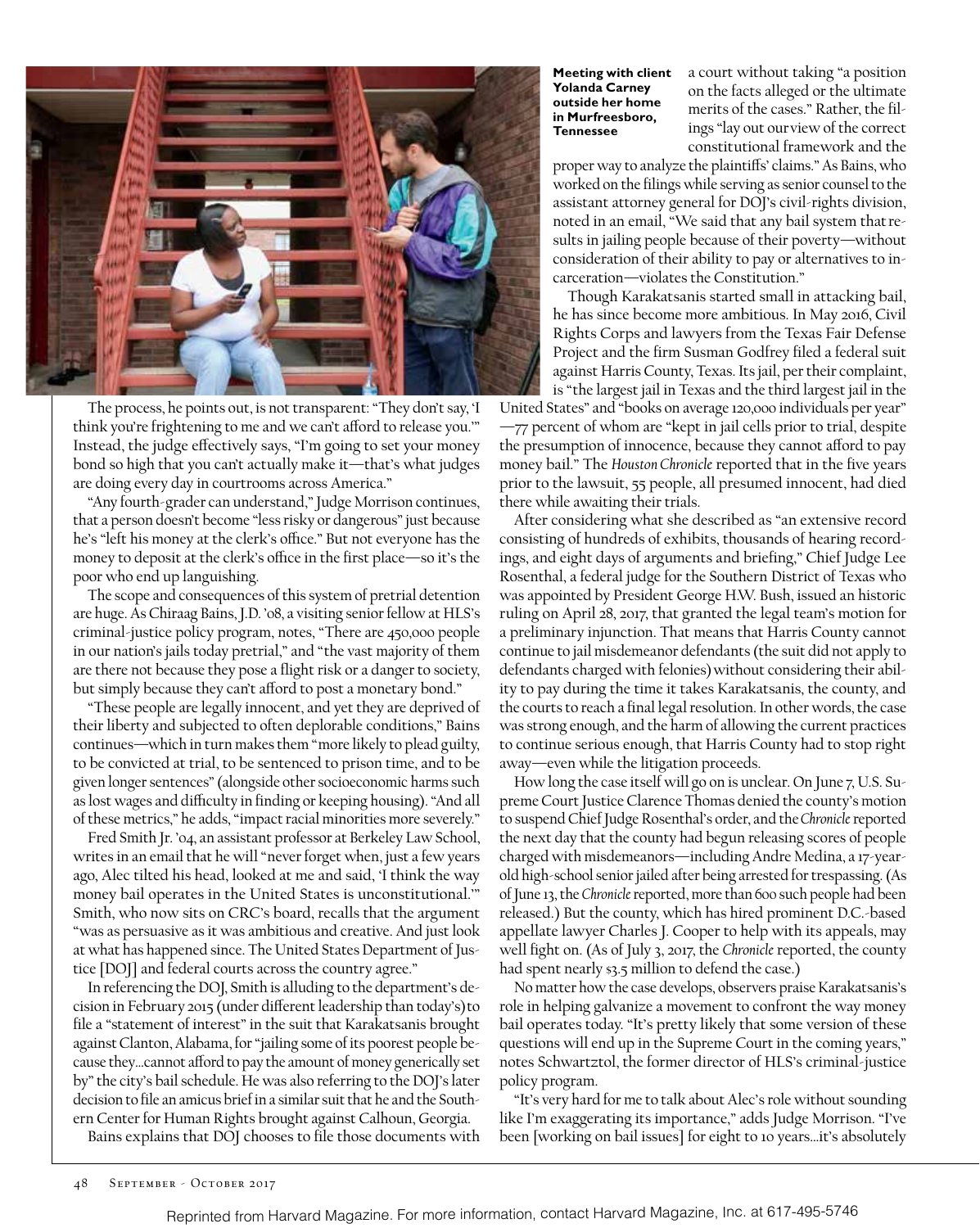accurate to say that there is no person for my money, pardon the pun, who has done more to advance the cause of pretrial justice in America."

"Years from now when our country is no longer deciding pretrial freedom based on money," says Cynthia Jones, a law professor at American University and member of CRC's board who previously served as PDS's executive director, "Alec's work will be cited as the impetus for this massive criminal justice reform."

#### A ZEALOUS ADVOCATE

THE ILLS AFFLICTING the American criminal system were not created by any one person, and they will not be undone by any one person, either. Particularly in the case of institutions that disproportionately harm the poor and  $\blacksquare$ HE ILLS AFFLICTING the American criminal system were not created by any one person, and they will not be undone by any one person, either. Particularly in the case of institutions is a danger, in focusing on the work of a privileged white man like Karakatsanis, of falling into the great-man-theory-of-history trap, or its cousin, the white-savior trap.

For whatever it's worth, Karakatsanis seems fully alive to these concerns. He is quick to point out that "it's really the people who have been subjected" to this system who can describe it best. He is equally quick to note that the way to a "fundamentally more just system" must ultimately be led by those most directly affected by the current system—not people like himself. In any case, he disclaims that there's been much progress at all.

Perhaps consequently, his approach has been highly collaborative. "The real energy for replicating [a success]," he notes, "comes from building local relationships and partnerships with people in different jurisdictions": partnering with those who "can co-counsel the case" and those who can, for example, "organize around the issue."

"Certainly our work is lawyer-driven in a lot of ways," he admits, "but we make a real effort to situate [it] in the context of a broader movement. Winning a couple cases is not going to fix these broader problems…it's the kind of thing that lawyers need to look to other people for leadership on." Others confirm that assessment. "His organization works with a very broad group of allies: big established advocacy organizations, smaller grassroots organizations, law firms, policy folks, researchers," says Schwartztol. "I think he understands that for this work to be effective, it's got to be engaged" effectively with that broad spectrum of actors.

Part of the price of progress is how much Karakatsanis pours into fights in which he and his comrades in arms tend to be massively outgunned by their adversaries—compare Harris County's \$3.5 million in spending on the suit to CRC's annual budget, which just recently approached  $\sin$  million—not to mention the size and entrenchment of the existing system. For three years, essentially all of his time has gone to "developing this network and community so that we can bring really, really good cases that are really effective and really tied to each community."

"I think zealous is a good word to use," says Lark Turner, J.D. '18, who met Karakatsanis in March 2016, on an HLS-sponsored publicservice spring break to help with a case he was litigating against Rutherford County, Tennessee, and the private company that ran its misdemeanor-probation system. (The company surrendered its license to do business in Tennessee a few months later.) "He is driven by—he realizes that—his hours are finite, and he wants to use them for this cause."

Though Karakatsanis tries to sleep seven hours a night, he hasn't taken a vacation in years. During his first 30 months of public-in-

The ills afflicting the American criminal system were not created by any one person, and they will not be undone by any one person, either.

terest lawyering, he didn't pay for a single hotel room in any of his travels, opting to stay with friends or co-counsel instead. (In Nashville, for example, he stays at the home of a blues musician, the father of a former PDS intern, who plays for Karakatsanis when he comes home after a long day of legal work.)

That intense dedication and work ethic also characterize the people who work with him at CRC, based in Washington, D.C. Says Premal Dharia, the organization's new director of litigation, "[W]e believe we're

working toward critical, meaningful change in our culture and in our legal system. So yes,…we are always working."

Part of that endless work is driven by the fact that CRC's mission is much broader than overhauling the use of money bail. "In the medium term," Karakatsanis says, "we're not interested in just money bail, we're interested in changing the way that our society thinks about human caging and connecting a lot of these problems to bigger problems of inequality in our society, whether it's economic or racial—really helping to resensitize everyone to the brutality of the criminal system more generally." That's why they have their sights set on everything from prosecutorial misconduct to underfunded indigent defense to immigration enforcement and sentencing schemes. Before all is said and done, if there is a place where "the operation of the system has been functioning really effectively for the purpose of warehousing and transferring bodies," Karakatsanis wants to use civil-rights litigation to disrupt it.

#### "THE VERY NAKED MEANING OF WORDS"

Karakatsanis's admirers note immediately: his focus on the

HIS BROADER MISSION helps explain something that many of<br>Karakatsanis's admirers note immediately: his focus on the<br>power of words. "One of the wonderful things that Alec does,"<br>observes Judge Morrison, "is the way be uses power of words. "One of the wonderful things that Alec does," observes Judge Morrison, "is the way he uses language….He refers to the process of jailing people as what it actually is, which is human caging—he refers to judges sending people like animals to live in cages before their guilt or innocence is actually determined."

Though his legal filings generally omit such potentially inflammatory phrases, they too are, as Harvey (Karakatsanis's co-counsel in the Ferguson and Jennings cases) points out, "written in a way intended to get at these problems in straightforward, commonsense language"—a virtue that is not common to all lawyers. Consider this excerpt from the second paragraph of his Jennings complaint:

Once locked in the Jennings jail, impoverished people owing debts to the City endure grotesque treatment. They are kept in overcrowded cells; they are denied toothbrushes, toothpaste, and soap; they are subjected to the stench of excrement and refuse in their congested cells; they are surrounded by walls smeared with mucus, blood, and feces; they are kept in the same clothes for days and weeks without access to laundry or clean undergarments; they step on top of other inmates, whose bodies cover nearly the entire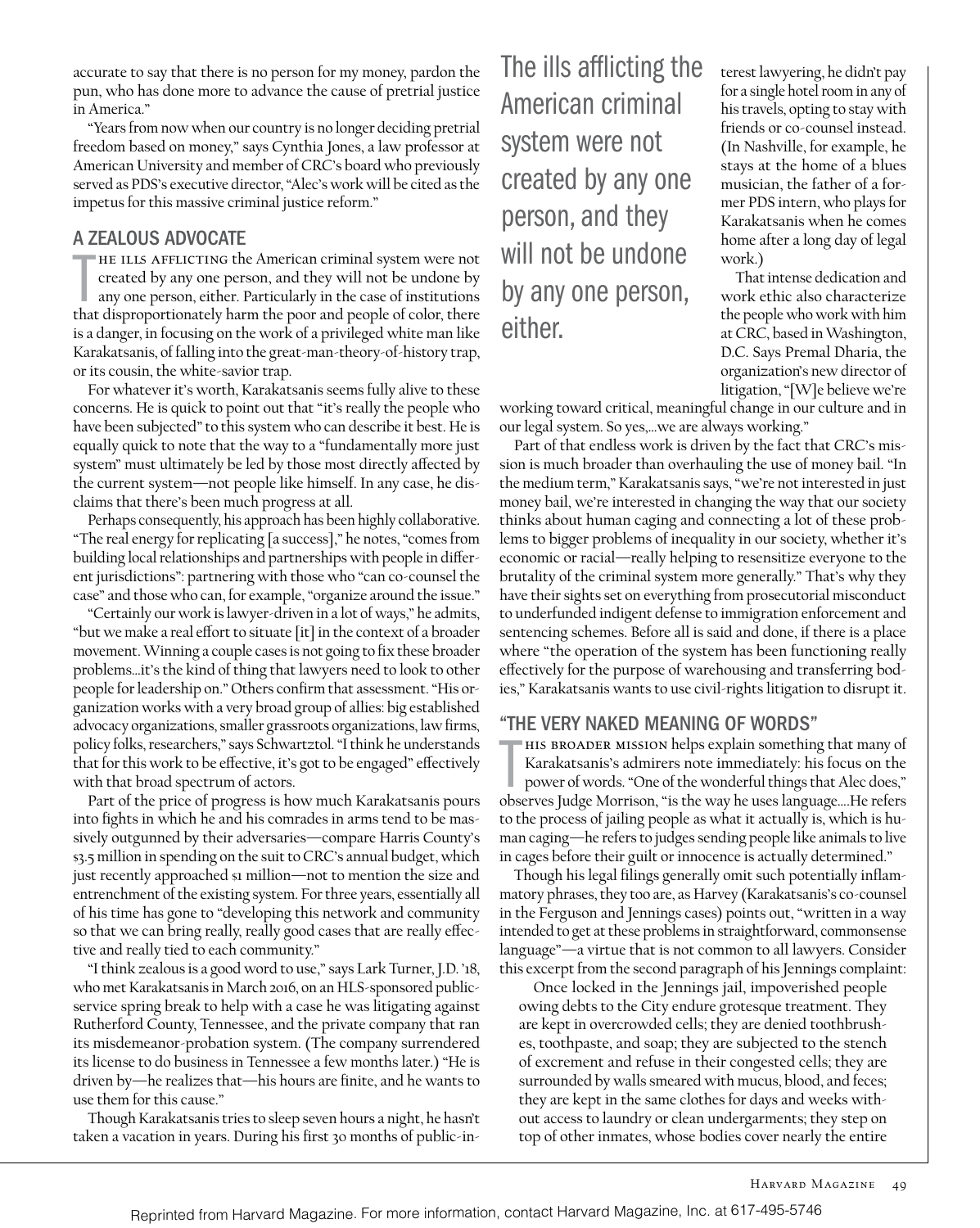nal system. "I think all of us are deeply complicit in the social injustices that we've allowed to

fester," he explains. "I don't think a lot of the people who work in the system are bad people at all; I think that they've become cogs in a system that very few people have really scrutinized and they've become desensitized to a lot of the harm that they're doing." (He admits to being part of the problem himself when he worked as a public defender, and to "participating in" all sorts of injustices today by "not attacking" them.) He views CRC's task "not as finding and getting rid of the bad apples," but rather "convincing everybody that the whole system is deeply flawed and that we'd all be better off if ing as a narrowly ure to require reahas been a sad legal history."

"We do not act like a society that treats brutal human cagtailored remedy of last resort. The failsons and evidence chapter in American

that inmates are forced to compete to perform demeaning janitorial labor for extra food rations and exercise; and they must listen to the screams of other inmates being beaten or tased or in shrieking pain from unattended medical issues as they sit in their cells without access to books, legal materials, television, or natural light. Perhaps worst of all, they do not know when they will be allowed to leave. Part of Karakatsanis's purpose in "using the very naked mean-

ing of words" (as Harvey puts it) in lieu of more polite euphemisms may be that it helps persuade decisionmakers or potential allies in individual cases. But his friends also see a broader political idea at work. "Alec loves *1984* by George Orwell, so it's not just some advocacy skill that he's picked up and realized it works," says Salil Dudani, who worked as an investigator at EJUL and now attends Yale Law School. "I think he has a theoretical commitment about… how language can be used politically to downplay the interests of certain people and magnify the interests of others."

Karakatsanis himself has indicated this commitment to countering groupthink, citing Hannah Arendt's *Eichmann in Jerusalem* and resisting the temptation to think in terms of good and bad apples when confronting the American crimi-

uncleaned cell floor, in order to access a single shared toilet that the City does not clean; they huddle in cold temperatures with a single thin blanket even as they beg guards for warm blankets; they develop untreated illnesses and infections in open wounds that spread to other inmates; they sleep next to a shower space overgrown with mold and slimy debris; they endure days and weeks without being allowed to use the shower; women are not given adequate hygiene products for menstruation, and the lack of trash removal has on occasion forced women to leave bloody napkins in full view on the cell floor where inmates sleep; they are routinely denied vital medical care and prescription medication, even when their families beg to be allowed to bring medication to the jail; they are provided food so insufficient and lacking in nutrition

He is accordingly loath to write off other individuals, even those who sometimes restrict his clients' liberty. "I've found that a lot of police officers and sheriffs are really opposed to the stuff that goes on in the criminal system," he says. "They see some of the worst aspects of it": "women giving birth on the jail floor because they couldn't afford money bail," "people being tortured" by abuse and poor jail conditions "because they can't afford a traffic ticket." Consequently, he explains, he has "a lot of sympathy with people on the front lines…who are being asked to enforce some of these policies that our society has decided to inflict on the most marginalized people."

### SURPRISINGLY UNSTRICT SCRUTINY

**PART OF Karakatsanis's premise here—perhaps further following Arendt—seems to be that what's gone wrong in the American criminal system can be traced back, at least in part, to a failure to actually think hard about it in** art of Karakatsanis's premise here—perhaps further following Arendt—seems to be that what's gone wrong in the American criminal system can be traced back, at least in part, katsanis made that point in a 2015 essay in the *Harvard Law Review Forum* (the print law journal's online companion). Referencing the foundational constitutional doctrine of "strict scrutiny" (that the state can't deprive someone of a "fundamental right" unless that deprivation is "narrowly tailored" to meet a "compelling governmental interest"), he argued:

[L]awyers never forced us to ask the fundamental question: *Are we sure that putting human beings in cages is absolutely necessary to creating a world with fewer people walking around smoking marijuana?* And, more broadly, that it is necessary to *creating the kind of flourishing society that we want to live in?* All of this makes the failure of the legal system to apply strict scrutiny to criminal punishment all the more bizarre. We do not act like a society that treats brutal human caging as a narrowly tailored remedy of last resort. The failure to require reasons and evidence has been a sad chapter in American legal history.

Lawyers' failure to scrutinize a bloated, Kafkaesque, often inhumane system of criminal investigation and adjudication is a question he seems to have begun wrestling with in law school. As a secondyear student and member of the *Harvard Law Review*, he published a comment on a case in which a panel of Ninth Circuit judges had affirmed a stack of mandatory-minimum sentences totaling 159.75 years. The person sentenced was a mentally ill woman, Marion Hungerford, who had helped someone who was giving her a place to stay plan a series of armed robberies, though Hungerford was not physically present for any of the robberies and "never touched a gun." (A 2010 settlement with the Montana U.S. Attorney's office eventually lowered the sentence to about seven years.) Karakatsanis observed that the panel had "dutifully" affirmed the heavy sentence, even though that decision clearly "troubled" at least one concurring member of the panel, Judge Stephen Reinhardt. As Karakatsanis wrote: "Judge Reinhardt believed that he 'lack[ed] the authority' to reform statutory penalties or Eighth Amendment precedent. He called upon those with 'both the power and the responsibility to do so' to take action. Ironically, Judge Reinhardt did not recognize that he and his colleagues on the federal bench fit this description."

If Karakatsanis has not yet persuaded the entire federal judiciary that it has the power and responsibility to reform the American criminal system, he—alongside a growing movement of other dedicated lawyers and activists—is at least chipping away at the mission. Says Schwartztol, "They're generating these amazing court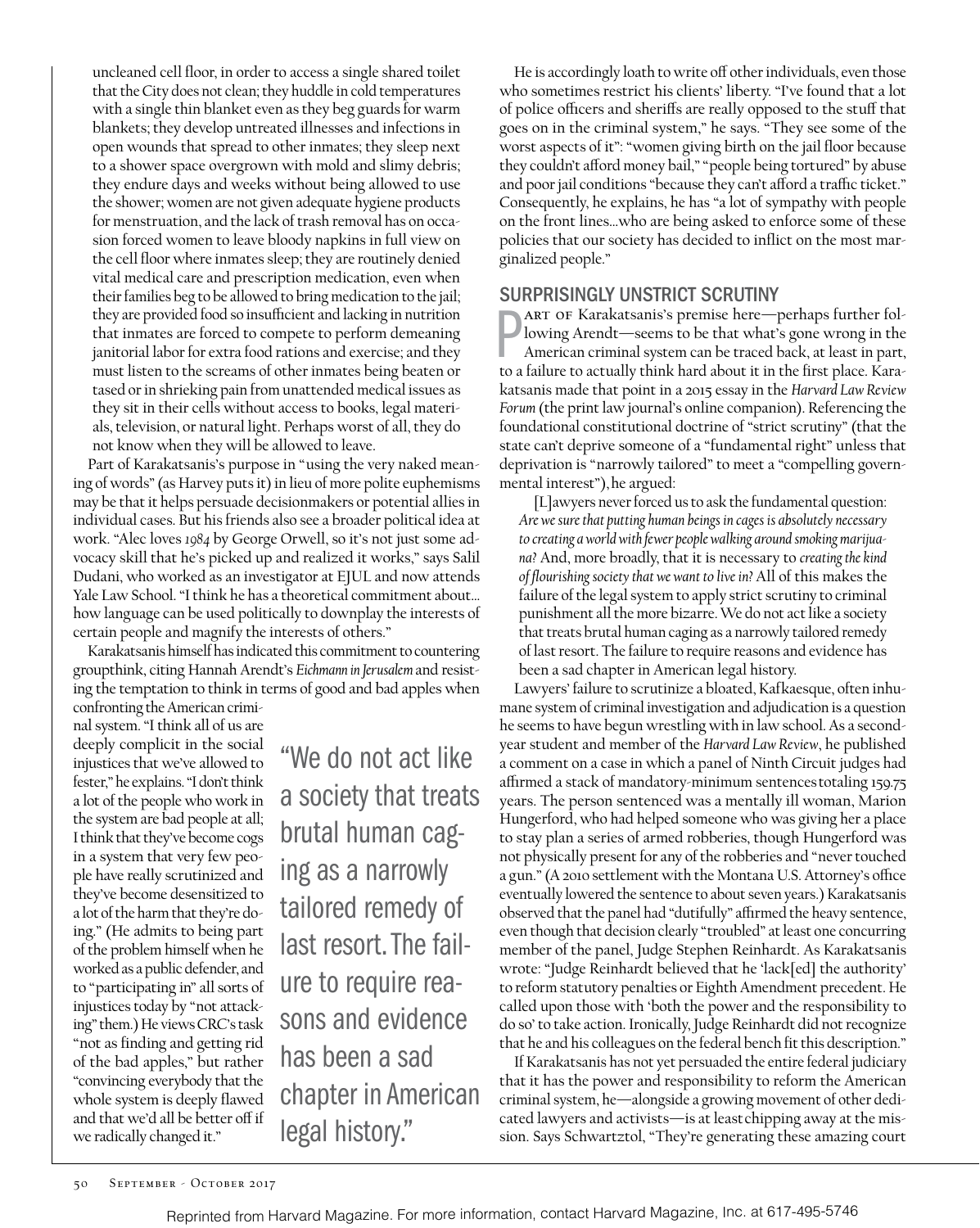rulings that are not only destabilizing the practice of money bail in a number of jurisdictions, but providing a legal framework for other courts to adopt."

The specter of a CRC lawsuit may also be persuading municipalities to reform on their own. The American criminal system is not a monolith—

rather, it's an agglomeration of federal, state, and especially local authorities, many of which operate in practice as individual fiefdoms. (The United States contains, for example, roughly 6,000 detention centers **and** 15,000 state and local courtsspread across3,000 counties.) Changing them one by one, in other words, is hard. But what Karakatsanis accomplishes when he wins in "a small town in Alabama," Judge Morrison points out, goes beyond the city limits. Other judg-

es, city counselors, and mayors, he explains, look at the litigation, "see that Alec is winning," and suddenly realize that they're vulnerable, because they do things the same way. "And so rather than wait to have Alec ride into town," he continues, local officials figure, "'[W]e better see if we can proactively try to avoid being called to account.'"

**Conferring with Harvard Law School students during a springbreak trip to investigate private probation abuses in Tennessee**

At the same time, Karakatsanis seems to be persuading two other constituencies of their own power and responsibility to address the system's failings: his clients, and aspiring lawyers.

He notes with pride, for example, a story about Lorenzo Brown, the man he met that winter morning in Montgomery. Right after the federal judge in Brown's case had called in the city's top officials and ordered them to come up with a bail system that would comply with the Constitution, the SPLC's Sara Zampierin recalls holding the door for Brown as he left the courtroom. "He was walking out with his cane," she remembers. "He smiled and said, 'Wow, I never knew I had this much power.'"

Aspiring lawyers are moved by Karakatsanis's dedication. "His work really drives home for me this idea that where there are no lawyers, there is no Constitution," says Lark Turner, who joined the March 2016 HLS spring-break trip to help him in Tennessee. "Alec is single-mindedly dedicated to this work," says Ryan Cohen, J.D.-M.P.P '17, another student on the trip. "That is something that's inspiring to me as a citizen of this country who wants to improve it, and as a law student dedicated to public interest."

Persuading budding lawyers to take their vocation's responsibilities particularly seriously is not a new goal for Karakatsanis. In 2010, he published an unconventional essay in the *NYU Review of Law & So cial Change*, mostly drafted while he was still a law student. He worried about how someone could become a "human lawyer": one who "remembers that all abstract policy debates are about real people," who is "sensitive to forgotten stories," who "challenges conformity" and, in deciding how to live her life, "litigates all her moral decisions."

The essay contains a string of vignettes, each meant to help think through part of the journey. In one, Karakatsanis tells the story of law students descending on New Orleans post-Katrina and meeting a public defender named Julian. "Julian's house," he relates, "had been flooded and destroyed. A fallen tree had almost evenly divided his pick-up truck in half, and he was using the bed of the truck as a makeshift office. He didn't have a working phone." The students watch aghast, in "a hurricane-ravaged courtroom," as one person is told he has to remain in jail despite not being "the right 'Dwayne



Jackson,'" and then as Julian is appointed to defend his "twentyfirst pending capital murder case"—an absurd caseload. Afterward, they find Julian and "tell him how appalled they were at what they had seen." Julian recasts what they're seeing as a difference in degree rather than kind: he and his colleagues have never had the resources that they need, and his clients have always languished in jail against reason and common sense.

"The hurricane brought many to the front lines, but it didn't seem at all to change the nature of the battle Julian was fighting there in the trenches," Karakatsanis wrote. "In the fight to improve the lives of marginalized people, the human lawyer has always worked from a broken truck, and every day is hurricane season."

• • •

TODAY Karakatsanis is in the trenches, but he is also "one of the most important figures litigating issues related to the criminalization of poverty," according to Smith, who notes that Karakatsanis's cases "have deeply impacted" his own scholarship at Berkeley. "Indeed," Smith adds, "one could make the strong case…that he is the most important figure working on those issues in the United States."

But while planning future projects (for example, the "prosecutor accountability project" that will use strategies he's honed to "go around the country and change the way that district attorneys are prosecuting cases") and raising money to fund them (though CRC brings in some revenue through attorneys' fees, the lion's share of its budget comes from charitable donations), Karakatsanis continues to target intangible change as well.

"I think everybody should…make a decision about how they want to live their life, and how they can have the most impact on other people while they're here," he says. "The great thing about being a human being is that at any moment you can do something different—and you can use a lot of things that you've learned, and skills that you have, and wealth that you've accumulated, and do a great deal of good to really change our society. And what we need is a whole movement of people doing that. Because there's a tremendous amount of suffering in the world and in this country that would be easily alleviated with a broader movement of people really caring about it."

*Michael Zuckerman '10, J.D. '17, graduated this past May. While in law school, he represented indigent criminal defendants through Harvard's Criminal Justice Institute clinic and served as the 130th president of the* Harvard Law Review.